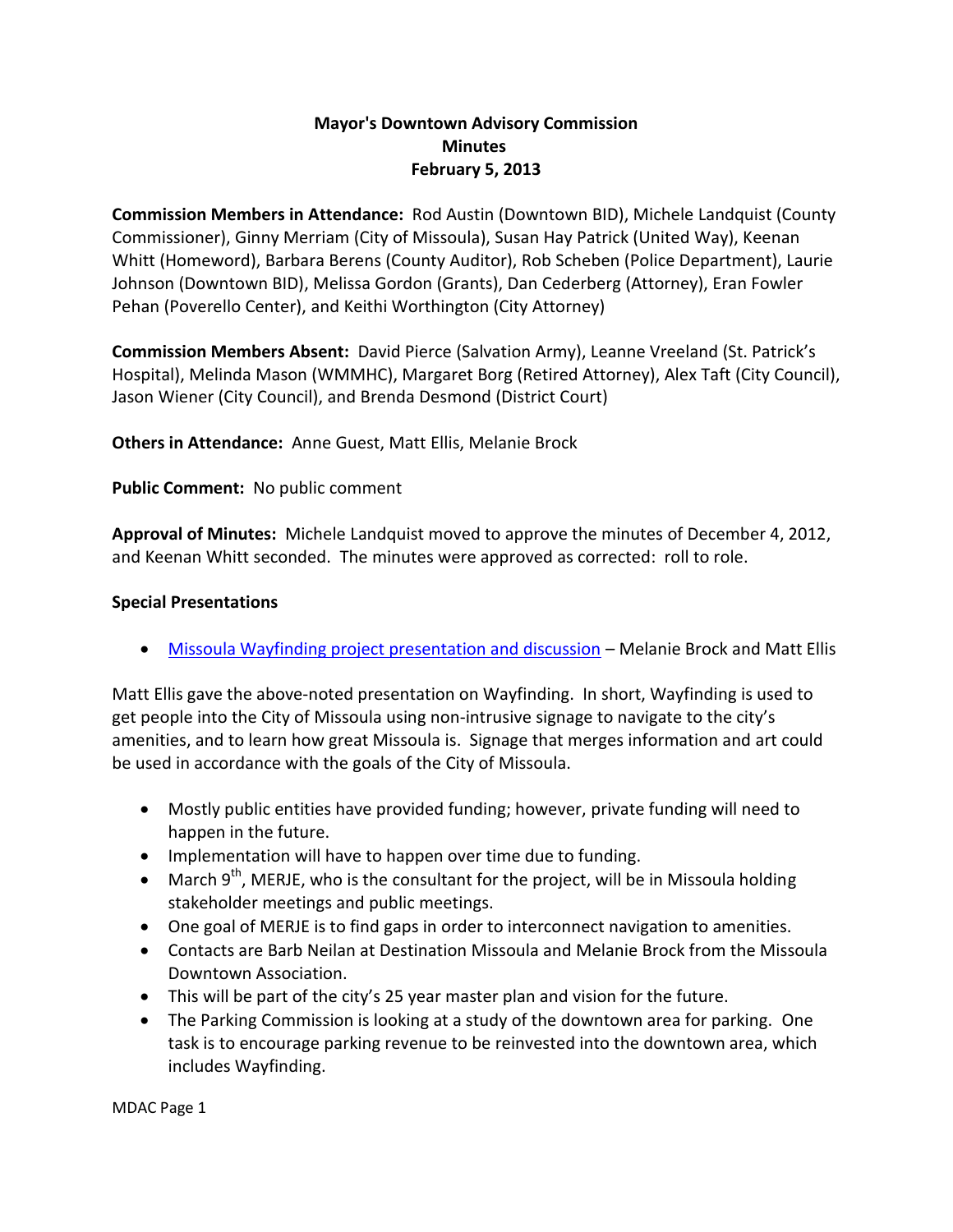- The goal is to make the parking experience seamless.
- The Parking Commission is contributing \$10,000 at this point and will contribute to implementation in the future. Also looking at technology based navigation to find parking.
- Another goal is to work with local government in designing signage in the city. MDOT is making it difficult to place signage on state routes. Glen Cameron of MDOT noted to Melanie Brock that he is waiting to see what the new governor's administration plans for signage.
- Some of the gateway work for Missoula is not necessarily signage and is not dictated by the state. MERJE will help navigate with problem.
- The plan for Wayfinding will very much involve the community. The discussions in council have not been controversial. The only issue is financing.
- The City of Missoula will be responsible for the maintenance of signage.
- The cost of the project will be from \$800,000 to 1 million dollars.
- Plan should also involve the university and blend with it.
- MDAC representative will be at the stakeholder meetings. It was suggested that Laurie Johnson (Downtown BID) be the MDAC representative.
- The stakeholder meetings will involve Brooks Street, the Southgate Mall, and North Reserve; it will be city-wide and not just the downtown.

# **Committee Updates**

- $\triangleright$  Crime and Prevention Rob Scheben and Keithi Worthington No new updates.
- $\triangleright$  Real Change Promotion Ginny Merriam No new updates.
- $\triangleright$  Built Environment Margaret Borg

The Missoula Art Museum (MAM) is working on and the art park, benches, and sculptures. Laura Millin of MAM wants the Portland Loo in the art park. Laura wrote a grant for the first phase of the art park, which was not successful. She is currently making a Capital Improvement Program request with the city and will see what happens. MAM will have to fundraise, and so will MDAC. This will be on Pine Street.

 $\triangleright$  Human Services – Jason Wiener and Susan Hay Patrick

A job description for the 10-year plan coordinator is drafted. It will be a shared position paid by the city and county and housed at United Way. This position would be in the \$60,000 to \$70,000 range with \$30,000 coming from the city. The Commissioners would have to discuss the issue before the item was referred to City Council. Approval of the position is based on the budget and the city would not know until July as far as funding. Another possibility is to inquire about a grant and to involve the private sector for funding.